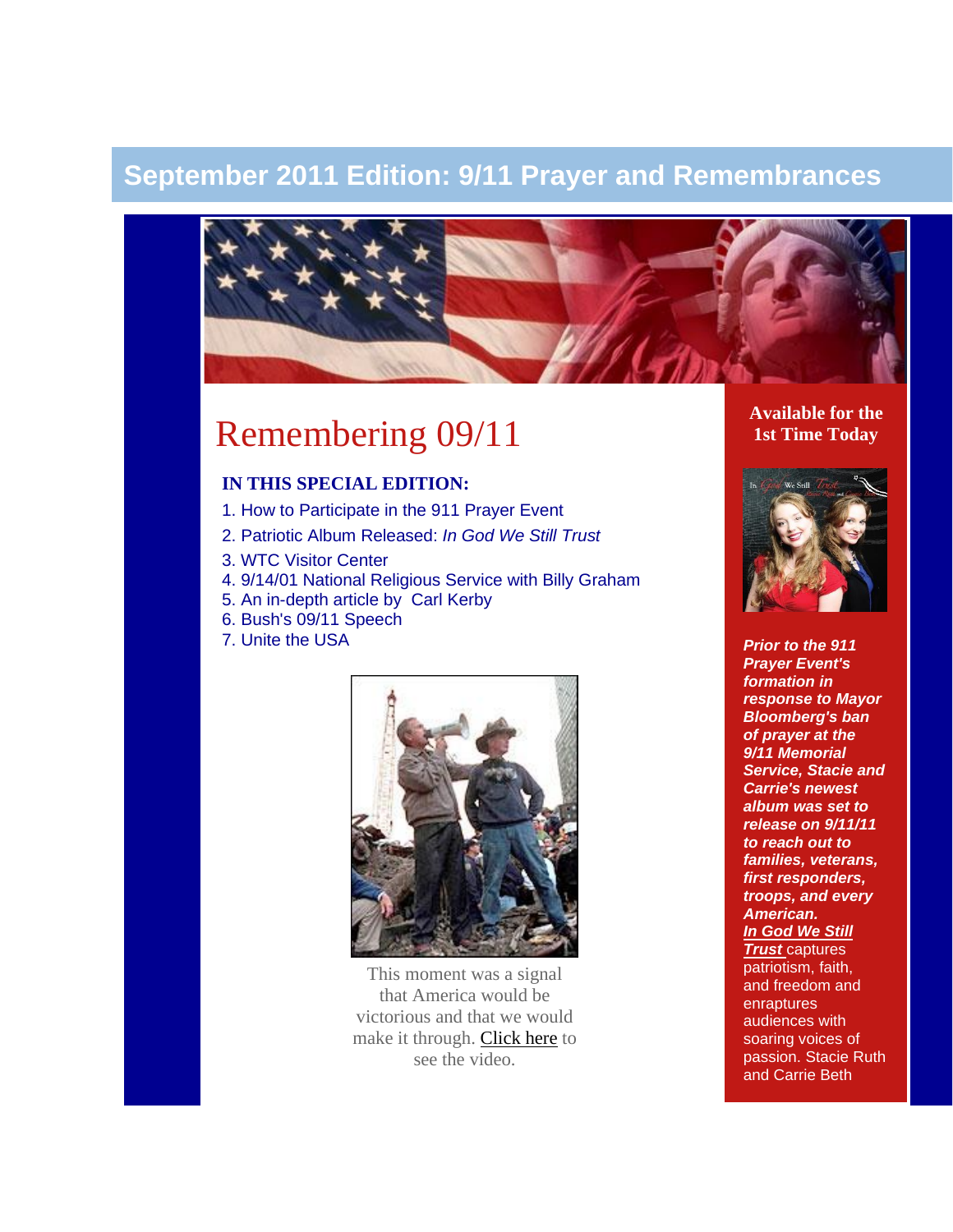Today marks the 10th anniversary of the attacks. We must not forget: 2,752 died on 9/11. 2,752. These could have been your loved ones, your co-workers, your friends. That's more than half of our hometown in Iowa. Walls of photos of the dead encircle visitors at the temporary visitor's center near Ground Zero. (You may view pictures and read about them [here.](http://www.tributewtc.org/exhibits/gallery4.php)) One widow of a firefighter said something that stuck on our minds and hearts:

"I knew that Terry would have been on one of the highest floors, that's just what Rescue 1 would do. When the building came down, I grabbed the dust on the ground and thought, 'He's in the dust.'" -Beth Petrone Hatton, widow of Captain Terry Hatton, FDNY

Oh, yes... 9/11 happened. Like it or not, we must remember...and act proactively to prevent future attacks and freedom losses. The Bible says, "Do not be overcome by evil, but overcome evil with good" (Romans 12:21, ESV).

We encourage you to pray for our nation especially today. Pray for the survivors, victims' families, kids who never knew their mom or dad, firstresponders, etc. Their lives have been forever changed. They are being flooded with memories and painful emotions. And, if you know someone who was personally impacted by 09/11, reach out to them. Show them your support. Send a card or give em' a call. The point is, let them know that you care and that you are there for them.

Let's unite together as Americans and pray for our country today. Take action to help the USA.

God bless America, Carrie and Stacie Stoelting Founder of [Unite the USA](http://unitetheusa.org/index.html)

### 911 Prayer Event: How to Participate!

*Healing and Bright Hope for 9/11/11 and Beyond!*

Prayer remains powerful. God's hearing never changes.He still loves you and wants to hear from you today and every day!

Today, we thank you for being a part of our 911 Prayer Team! We feel thankful to help unite the USA to pray.

Participating remains as simple as 1, 2, 3:

appear as new leaders of the post-9/11 generation. Their three octave ranges combined with their passion for Christ motivate audiences to move forward in faith! With powerful, heartstirring songs, *In God We Still Trust* activates positive patriots of faith to hoist the torch of carrying God's brilliant truth to today's world. It will make you feel proud to be an American like never before! [Click here](http://unitetheusa.org/id56.html) to buy your copy!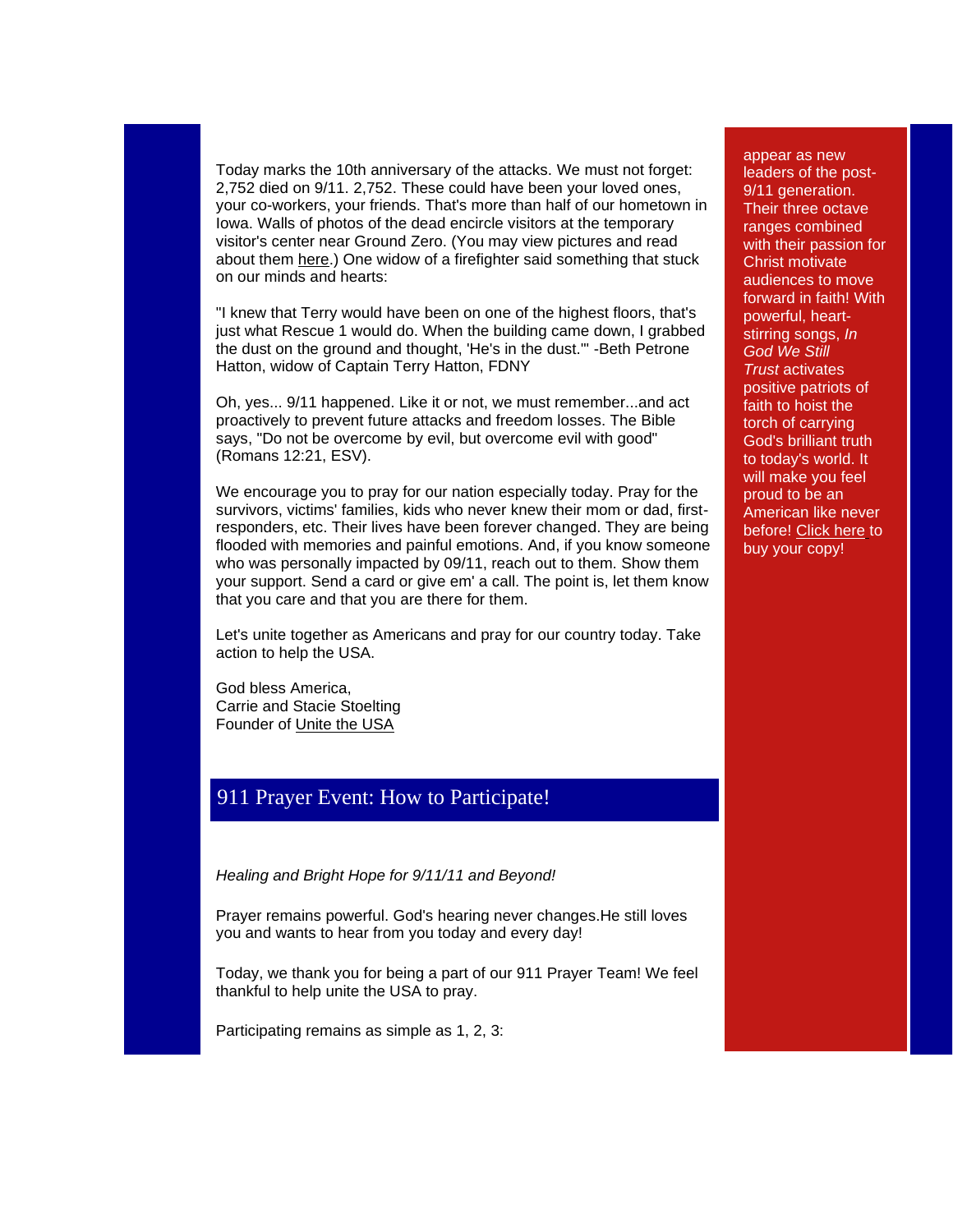**1. Pray anytime, anywhere.** Your location doesn't matter. Just talk to God from your heart. Confess your need for Him and ask Him to draw yourself close to Him. Here's a simple prayer to pray: "God, we thank You for America. We thank You for our troops, veterans, the first responders, and every hero from 9/11/01. We pray for families who lost loved ones. Please comfort them and help them sense Your loving presence. God, we open our hearts to You. We ask that You would reveal Yourself to every American. We pray for everyone who doesn't believe in prayer. Help us to follow You. Now, we pray for every American who still has flashbacks about 9/11. Please help them, too. Now, we pray for our leaders. Please lead them. We turn from evil and turn to You, God. We welcome You. In Your Name, Amen."

**2. Watch and pray** with Stacie Ruth by clicking here for a short video.



[Watch a simple yet meaningful video by](http://www.youtube.com/watch?v=iLIhughf5No&feature=youtu.be)  [Stacie Ruth in honor of 09/11.](http://www.youtube.com/watch?v=iLIhughf5No&feature=youtu.be)

### **3. Enjoy a brief article of hope.**

#### **"Bright Hope for 9/11/11 and Beyond!"**

#### **By Stacie Ruth Stoelting**

Last week, I sat in a plane to NYC to be on Fox News again, Next to me, a pretty middle-aged lady from NYC opened up to me about 9/11. She shared about the flashbacks -especially during the recent earthquake:

"All my co-workers were freaking out. They thought 9/11 was happening again. We were told to stay in the building. And somebody said, 'That's what they said to the WTC workers and they died!'"

**Clearly, 9/11/01 remains piercingly vivid on 9/11/11.**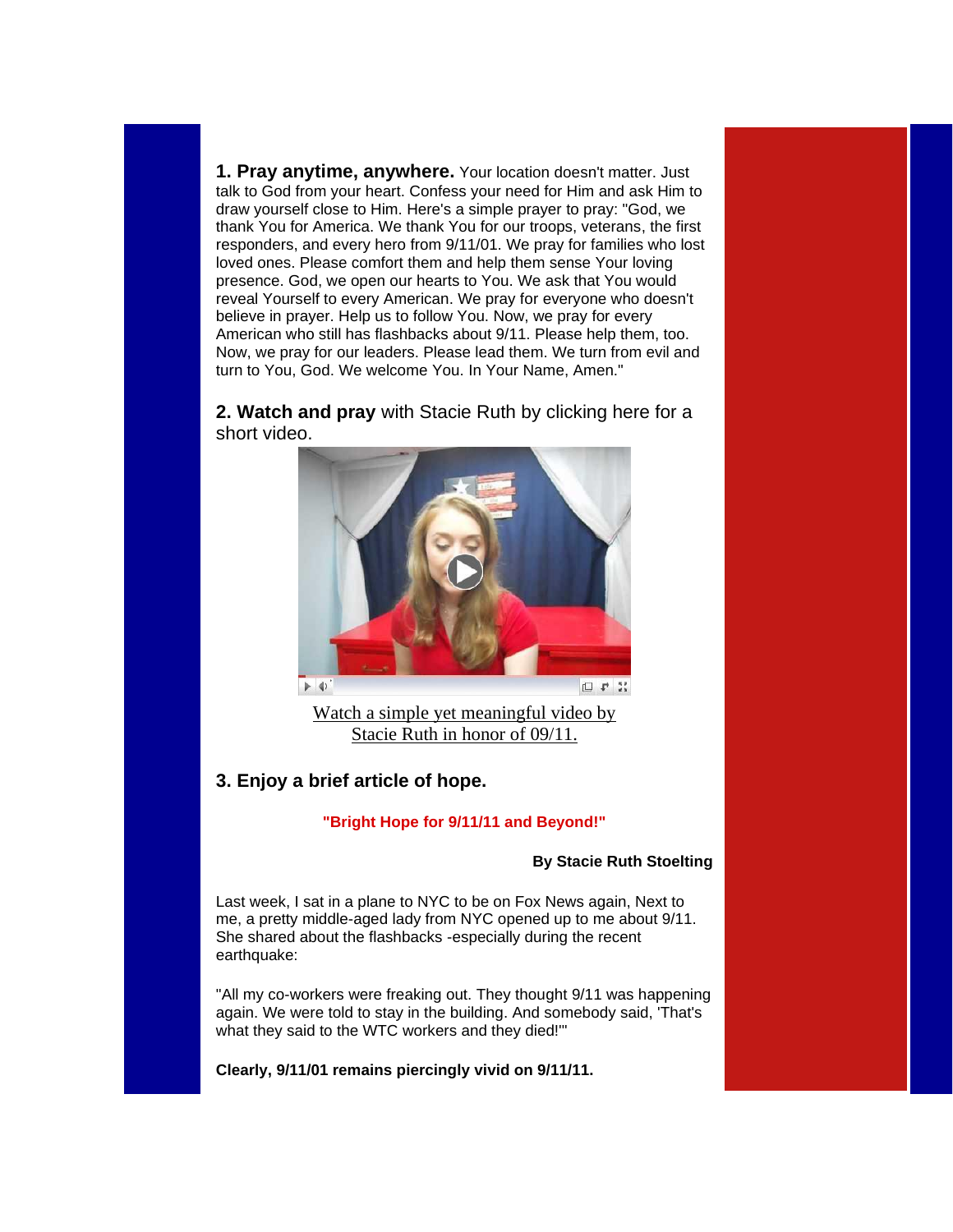In response, I told her about our 911 Prayer Event. And, like thousands of people who have responded positively to our 911 Prayer Team, she embraced the opportunity to pray.

Today, 9/11 reminds us that evil exists. Yet God remains good and He loves you personally. No matter what you've done, it's not too late. God still loves you and extends His hand to you now. Take it.

The largest denomination of Christians were banned from praying at the National Cathedral in D.C. and the 9/11 Memorial Service in NYC banned all religious leaders.

Contrary to what anti-Christians say, true Christians love God and you. As Christians, my sister and I believe that God loves everyone and that this world needs a rescuer from evil and death. We saw both on 9/11/01. It's clear that this world is under an evil influence and in need of a complete spiritual makeover.

We believe that's why Jesus came: God desires you to know Him on a personal level. He loves you more than you could ever dream! He doesn't want you to feel hopeless or beyond repair. "For God did not send his Son into the world to condemn the world, but in order that the world might be saved through him. Whoever believes in him is not condemned..." (John 3:17-18).

Lots of rumors about Christians exist. To clarify and share our unshakeable hope with you, here's a synopsis: It's clear that this world is NOT perfect. Evil has invaded it. And we have all gone our own way. Yet God loves you and me. Even though this world ignores and rebells against following God, God sent His Son to bear the punishment for all our mistakes (sins). Then He conquered everything evil and death! In fact, "...God so loved the world, that he gave his only Son, that whoever believes in him should not perish but have eternal life." When we simply turn from ignoring and disobeying God and open our hearts to welcome and trust in Christ Jesus as our Savior and Lord, we have a 100% eternal lifetime guarantee in Heaven! [Click here](http://prayingpals.org/knowgod.html) to learn more about our faith and how to know God on a personal, loving level.

9/11/01 included much evil. But we don't have to worry that evil will go unpunished. God is just. He never ignores evil. In fact, He said, "Vengeance is mine; I will repay."

God's Word remains the final word. He'll make everything right in the end. We just need to be sure that we're right with God now. We don't know what could happen next. This moment might be your last moment to receive God's pardon and love by believing and receiving Jesus.

Let's pray for our nation to be revived by God's Spirit and that people would embrace His love and truth. Let's be fountains of love and hope in this world.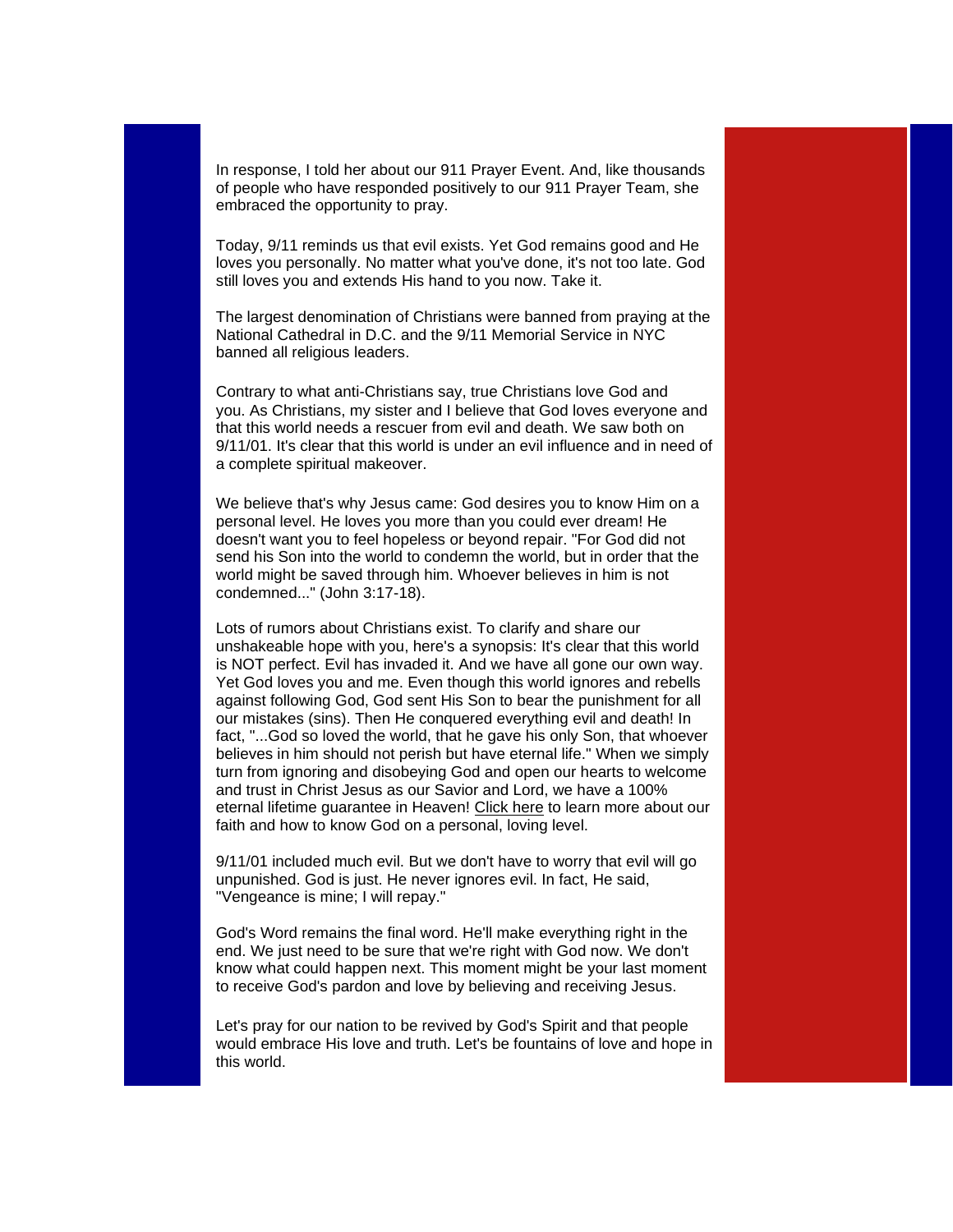# **911 Prayer Team Invitation on Fox News**



Carrie and Stacie shared on Fox News about their 911 Prayer Team. [Click here](http://video.foxnews.com/v/1144563067001/praying-in-protest-sisters-create-911-prayer-team) to see the video!

# National Religious Service from 09/14/01



At a national service held shortly after 9/11/01, Rev. Billy Graham shared a message of comfort and hope. [Read](http://www.billygraham.org/articlepage.asp?articleid=113)  [the transcript by clicking here.](http://www.billygraham.org/articlepage.asp?articleid=113)